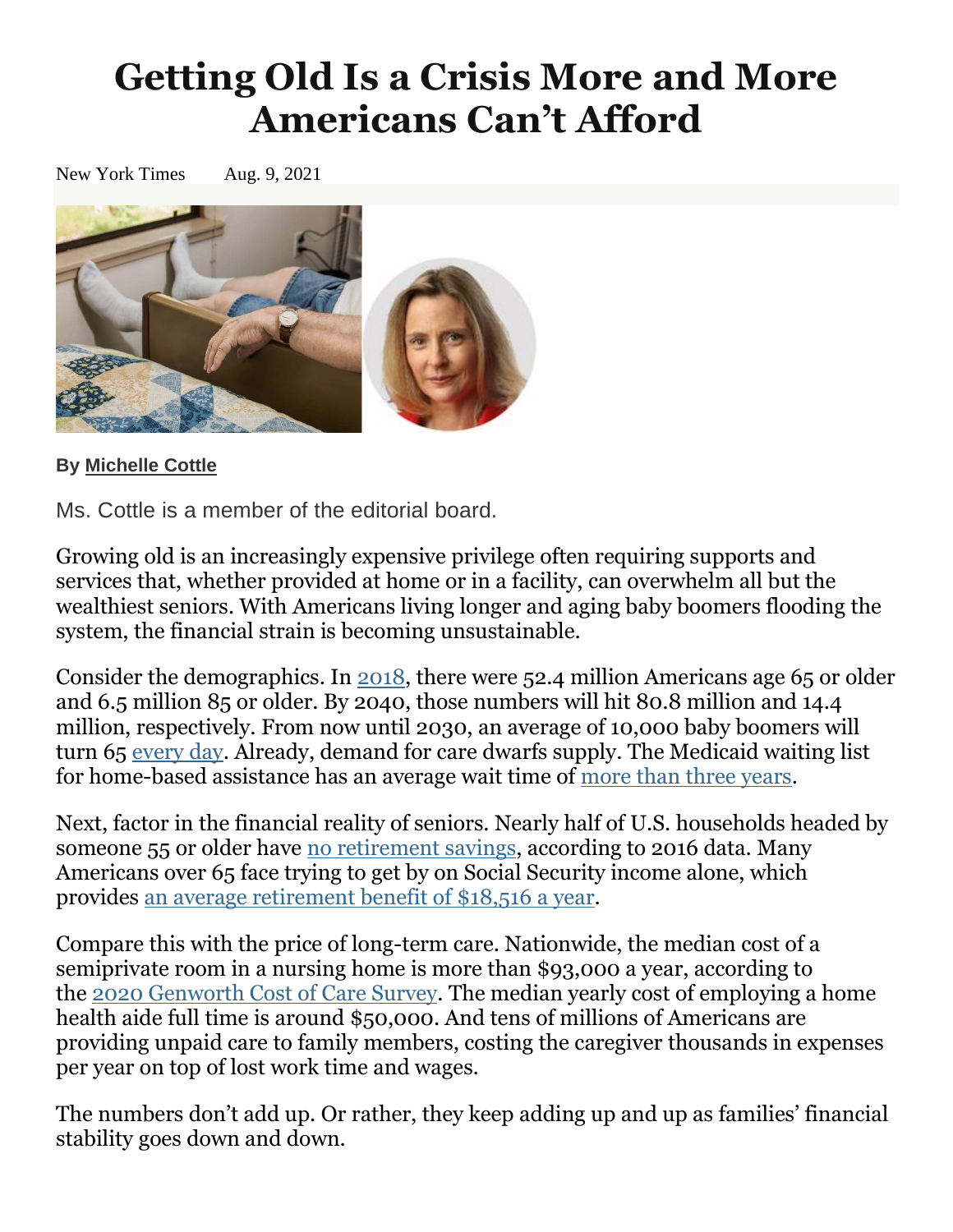The gloomy reality is that most seniors will require long-term care. Almost [70](https://acl.gov/ltc/basic-needs/how-much-care-will-you-need) [percent](https://acl.gov/ltc/basic-needs/how-much-care-will-you-need) of Americans turning 65 today are expected to need extended services and supports at some point. About 20 percent will need care for more than five years. Despite this, the majority of those age 40 and over have done no planning for their long-term care, according to a 2021 survey by the [AP-NORC](https://apnorc.org/projects/long-term-care-in-america-americans-want-to-age-at-home/) Center for Public Affairs Research.

Many Americans simply assume their needs will be handled by Medicare. No. Medicare handles post-acute care, generally for people who have had a hospital stay. It does not handle routine living assistance or custodial care. The bulk of that responsibility falls to Medicaid. But Medicaid is a means-tested poverty-assistance program that, with variations from state to state, requires seniors to spend down their countable assets to about \$2,000 before qualifying for help.

To avoid forcing middle-class seniors to impoverish themselves, Medicaid eligibility requirements need to be loosened. Dramatically. But that would place even greater financial pressure on the already strained program and the government budgets that fund it.

In many areas of life, people commonly guard against financial catastrophe by purchasing insurance. But the market for long-term care insurance has [proved](https://www.naic.org/documents/cipr_current_study_160519_ltc_insurance.pdf) [problematic.](https://www.naic.org/documents/cipr_current_study_160519_ltc_insurance.pdf) Unlike with health care or auto insurance, most people don't bother buying long-term care coverage. Those who do tend to be the most at risk for needing care. This drives up premiums and creates what experts call a death spiral: The higher premiums rise, the fewer people who can afford them and the more likely those who do buy are to file claims.

Most insurers have abandoned the long-term care business. Remaining policy options are limited. They tend to be prohibitively expensive or provide insufficient benefits or both.

In 2012, a broad cross-section of policy experts, consumer advocates and industry representatives formed the Long-Term Care Financing Collaborative to explore more sustainable funding models. The central recommendation of the group's final [report,](https://www.convergencepolicy.org/wp-content/uploads/2016/02/LTCFC-FINAL-REPORT-Feb-2016.pdf) issued in 2016, was the creation of a universal public insurance program.

Many developed nations, including Japan and much of Western Europe's, have established long-term care insurance programs of [various](https://www.dummies.com/health/what-long-term-care-looks-like-around-the-world/) shapes and sizes. For the United States, the collaborative recommended a catastrophic plan that would cover back-end costs for people who wound up needing a high level of care. Individuals would be responsible for the first year or more of costs — a sliding time scale would be based on their lifetime income — after which benefits would kick in.

People could choose to cover the upfront expenses however they see fit, including savings. Ideally, a catastrophic public plan would help revive the private market as well.